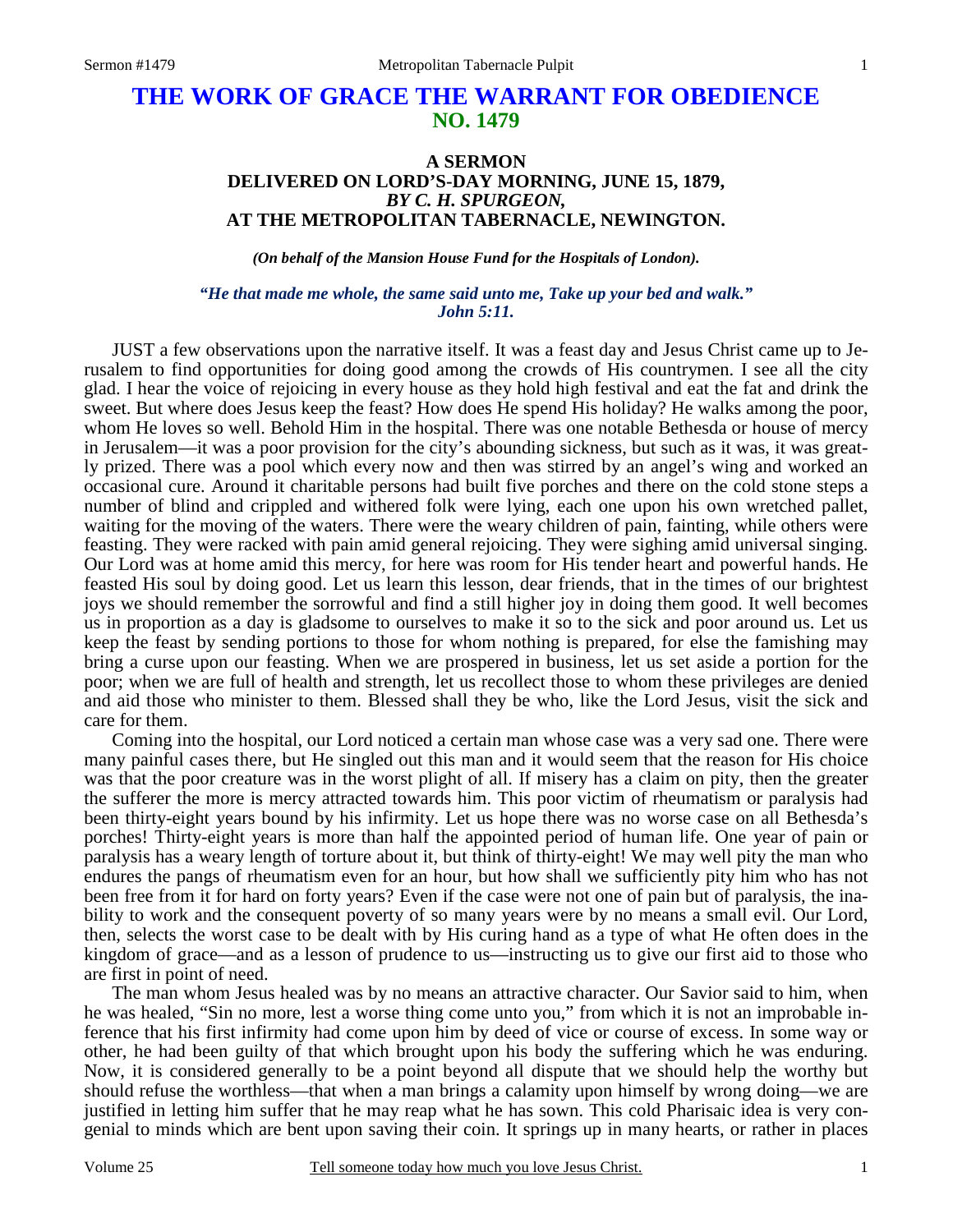where hearts ought to be, and it is generally regarded as if it were a rule of prudence which it would be sinful to dispute—an axiom infallible and universal. Now, I venture to say that our Savior never taught us to confine our alms to the deserving. He would never have bestowed the grand alms of grace on any one of us if He had carried out that rule and if you and I had received no more at the hands of God than we deserved, we should not have been in this house of prayer. We cannot afford to cramp our charity into a sort of petty justice and sour our almsgiving into a miniature law court. When a man is suffering let us pity him, however the suffering has come; when a man had been in misery so long as thirty-eight years, it was time that his infirmity should be more considered than his iniquity, and that his present sorrow should be thought upon more than his former folly. So Jesus thought and therefore He came to the sinner, not with reproach, but with restoration. He saw his disease rather than his depravity and gave him pity instead of punishment. Our God is kind to the unthankful and to the evil—be you, therefore, merciful as your Father also is merciful. Remember how our Lord said, "Pray for them that despitefully use you, that you may be the children of your Father which is in heaven; for He makes His sun to rise on the evil and on the good, and sends rain on the just and on the unjust." Let us imitate Him in this and wherever there is pain and sorrow, let it be our joy to relieve it.

 In addition to the supposition that this man had at some time been grossly guilty, it seems pretty clear from the text that he was a poor, shiftless, discouraged, inanimate, stupid sort of person. He had never managed to get into the pool, though others had done so who were as infirm as himself. He had never been able to win a friend or secure a helper, though from the extreme length of his infirmity one would have thought that at some period or another he might have found a man to place him in the pool when the angel gave it the mystic stir. The Savior's asking him, "Do you want to be made whole?" leads us to think that he had fallen into such a listless, despairing, heart-sick condition that though he came daily to the edge of the pool as a matter of habit, he had not only ceased to hope, but had almost ceased to wish. Our Lord touched the chord which was most likely to respond, namely, his will and desire to be made whole—but the response was a very feeble one. His answer shows what a poor creature he was, for there is not a beam of hope in it or even of desire—it is a wail, a hopeless dirge, a grievous complaint—"I have no man, when the water is troubled, to put me into the pool, but while I am coming, another steps down before me." But the utter imbecility and lack of brains of the poor creature is most seen in the fact that like a simpleton he went to Christ's enemies and told them that it was Jesus that had made him whole. I am sure there was no malice in his thus informing our Lord's enemies, for if there had been, he would have said, "It was Jesus who bade me take up my bed," whereas he worded it thus, "It was Jesus which had made him whole." I hardly dare, however, to hope, as some do, that there was much gratitude about this testimony, though doubtless the poor soul was grateful. I conceive that his long endurance of pain, acting upon a weak mind, had brought him to an almost imbecile state of mind, so that he spoke without thought. Our Lord did not, therefore, require much of him. He did not ask even for a distinct acknowledgement of faith from him, but only for that small measure of it which might be implied in his answering the question, "Do you want to be made whole?" This poor man evinced none of the shrewdness of the man born blind who answered the Pharisees so keenly—he was of quite another type and could do no more than state his own case to Jesus. Thank God, even that was enough for our Lord to work with. The Lord Jesus saves people of all sorts. He has among His disciples men of quick and ready wit who can baffle their opponents, but quite as often—

*"He takes the fool and makes him know The wonders of His dying love: To bring aspiring wisdom low, And all its pride reprove."* 

So here He chose this poor simpleton of a creature and worked a great marvel upon him, to the exceeding praise of His condescending grace.

 Note well that this man's mind, though there was not much of it, was all engrossed and filled up with the fact that he had been made whole. Jesus to him was, "He that made me whole." Of the person of Jesus, he knew next to nothing, for he had only seen Him for an instant and then he didn't know that it was Jesus. His one idea of Jesus was, "He that made me whole." Now, beloved brethren, this was natural in his case and it will be equally natural in our own. Even when the saved ones are more intelligent and of larger mind than this poor paralytic, they must still chiefly think of the Son of God as their Savior—as He that made them whole. If I do not know much about the Lord, yet I do know that He has saved me. I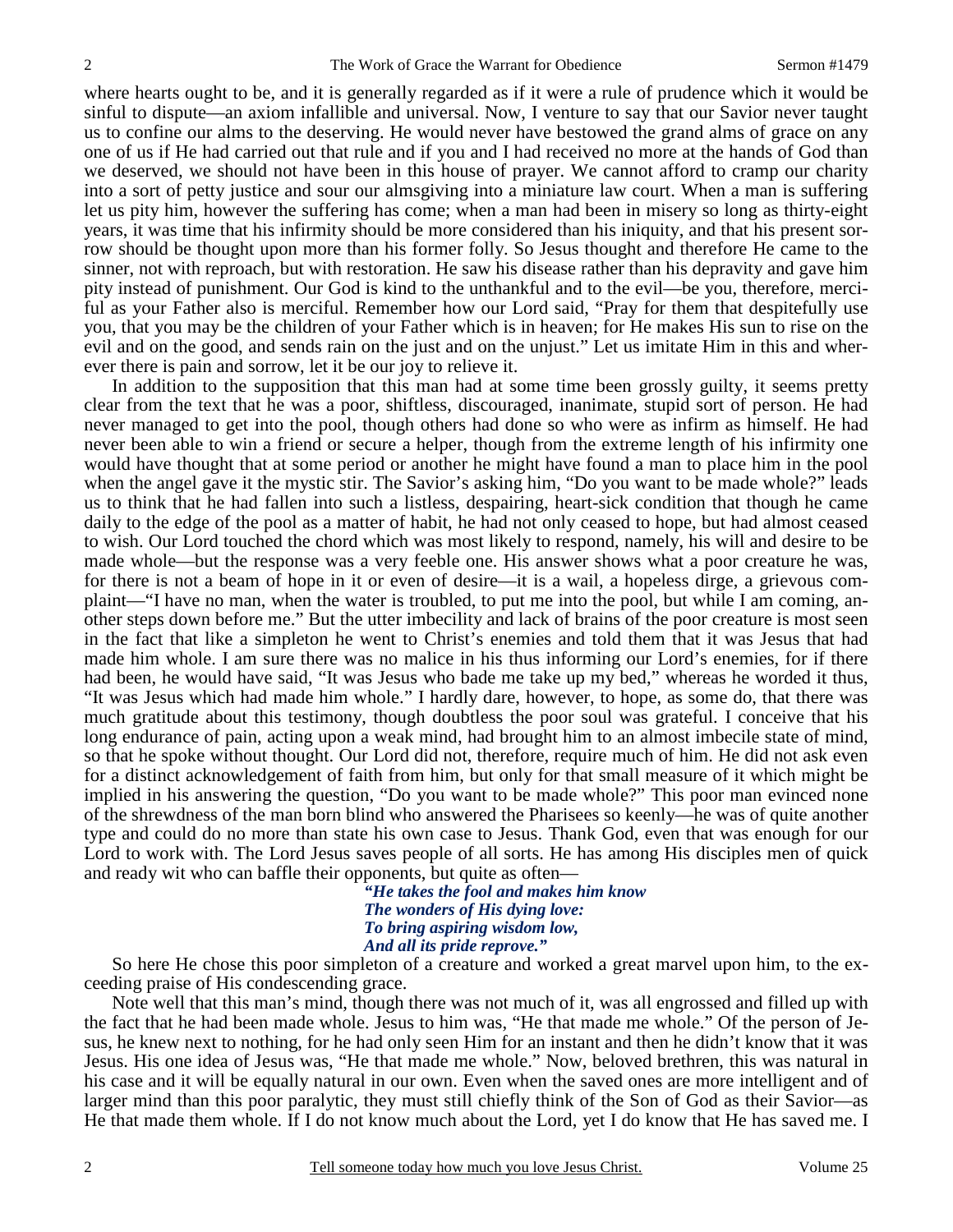was burdened with guilt and full of woes and could not rest day nor night until He gave me peace. If I cannot tell anything much concerning the glory of His person, His attributes, His relationships, His offices or His work, yet I can say, "One thing I know, whereas I was blinded by error, now I see. Whereas I was paralyzed by sin, I am now able to stand upright and walk in His ways." This poor soul knew the Lord experientially and that is the best way of knowing Him. Actual contact with Him yields a surer knowledge and a truer knowledge than all the reading in the world. In the kingdom of Christ wonderful facts transpire, such as conversion and finding peace with God—and happy are they to whom these facts are personal experiences. When men are turned from the error of their ways and when their heart finds rest and peace in Christ, great deeds are done by the Lord Jesus and if you are acquainted with these two things, even though you should be ignorant of a great deal else, be not afraid of exaggerating their importance, but set your mind on them and call Jesus by that name, "He that made me whole." Think of Him under that aspect and you will have a very valuable and influential idea of Him. You shall see greater things than these, but for the present let these happy and sure facts be much upon your mind, even as his being made whole was upon this man's mind.

 As for the quibbling Pharisees, you observe that they took no notice of the glorious fact of the man's cure—they willfully ignored what Christ had done, but they fell full swoop upon that little insignificant circumstance that it had been done on the Sabbath-day and then they spent all their thoughts and emotions upon that side issue. They say nothing of the man's being restored, but they rage because he carried his bed on the Sabbath-day. It is much the same with the men of the world at this day. They habitually ignore the fact of conversion. If they do not deny it, they look upon it as being a trifle—a matter not worth caring about. Though they see the harlot made chaste and the thief made honest and the profane made devout and the despairing made joyful and other moral and spiritual changes of the utmost practical value, they forget all this and they attack some peculiar point of doctrine or mode of speech or diversity of manner and raise a storm concerning these. Is it because the facts themselves, if fairly looked at, would establish what they do not care to believe? The fact that Christianity is doing marvels in the world, such as nothing else ever did, they persistently forget, but that fact is just what you and I must as persistently remember. We must dwell upon what Christ has by His Holy Spirit worked within our nature by renewing us in the spirit of our minds, and we must make this work of grace a fountain of argument which shall establish our faith and justify our conduct. This poor man did so. He did not know much else, but that he had been made whole he did know and from that fact he justified himself in what he had done. "He that made me whole, the same said unto me, Take up your bed and walk."

 This is the truth which I want to enlarge upon this morning—first, by saying that the work of Christ furnishes us with *a justification for our obedience to His command,* "He that made me whole, the same said unto me"—that is our complete justification for what we do. In the second place, the work of Jesus Christ throws upon us *an obligation to do what He bids us—*if He that made me whole says to me, "Take up your bed and walk," I am bound to do it and I ought to feel the obligation of His goodness pressing upon me. And in the third place, it is not only a justification and an obligation, but the deed of grace becomes a *constraint to obedience—*He that said unto me, "Rise," and so made me whole, by that same word of power made me take up my bed and walk. The power which saves us also moves us to obey our Savior. Not with our own might do we fulfill the will of our Lord, but with power which the Healer gives us in the same hour. You see the drift, therefore, of our discourse. May the Holy Spirit lead us into the power of this truth, for I am persuaded that a sense of the Lord's work within us is a great force and should be excited and applied to the highest ends.

**I.** First, then, this is our JUSTIFICATION for what we do when we obey Christ. This poor man could not defend the action of taking up his bed and walking for his enemies were learned in the law and he was not. You and I could defend it very easily, for it seems to us a very proper thing to do under the circumstances. The weight of his bed was not much more than that of an ordinary great coat. It was a simple rug or mat upon which he was lying—there really was no violation of God's law of the Sabbath and therefore there was nothing to excuse. But the Rabbis laid down rules of which I will give you but one specimen—"It is unlawful to carry a handkerchief loose in the pocket"—but if you pin it to your pocket or tie it round your waist as a belt, you may carry it anywhere because it becomes a part of your dress. To my unsophisticated mind, it would have seemed that the pin increased the ponderous burden and so there was the weight of the pin more than was necessary! This was quite a weighty business according to Rabbinical estimates. The most of the Rabbinical regulations with regard to the Sabbath were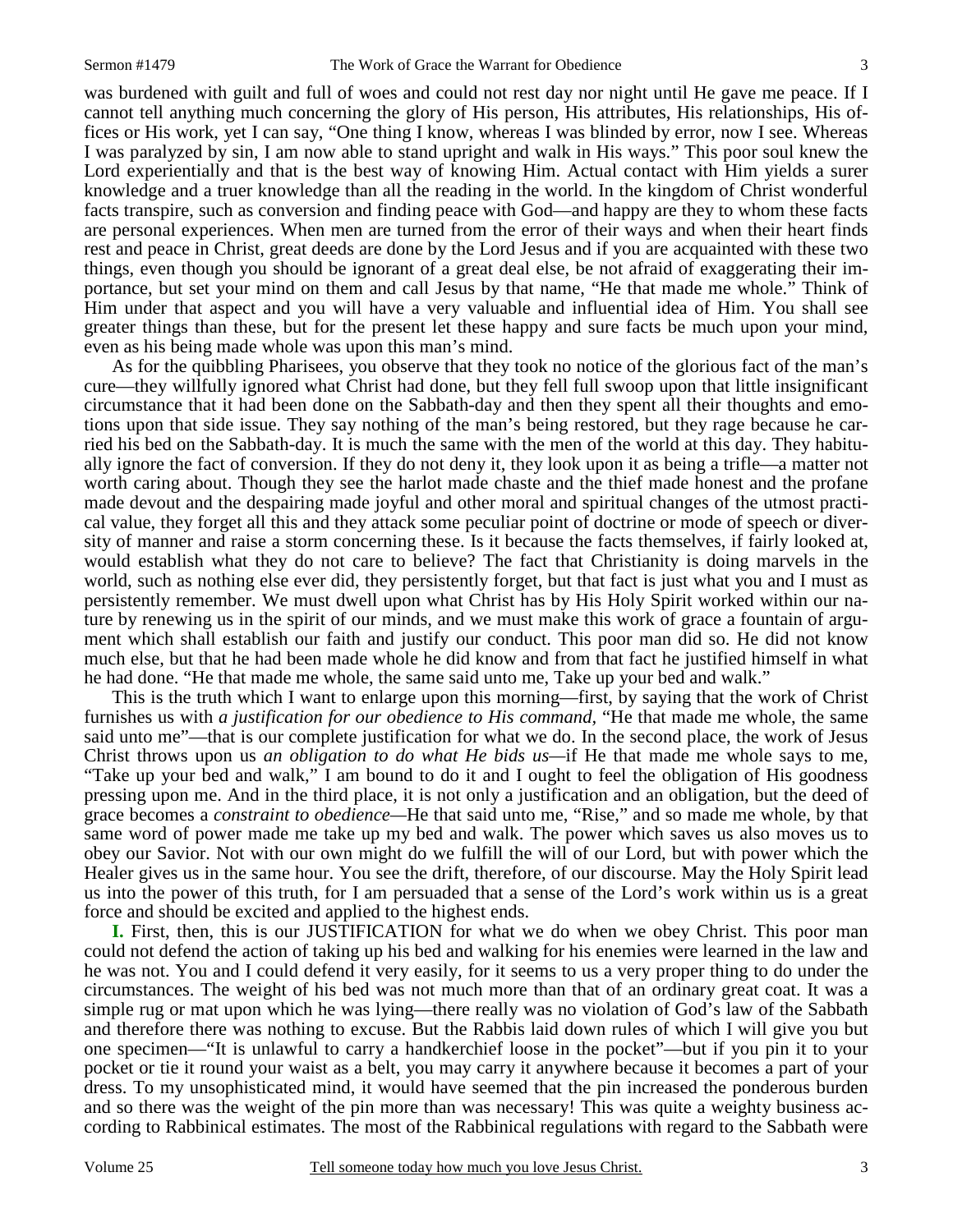absolutely ludicrous, but this poor man was not in a position to say so or even to think so, for like the rest of his countrymen, he stood in awe of the scribes and doctors. These learned Pharisees and priests were too much reverenced for this poor creature to answer them in their own manner, but he did what you and I must always do when we are at all puzzled—he hid behind the Lord Jesus and pleaded, "He that made me whole, the same said unto me, Take up your bed." That was quite enough for him and he quoted it as if he felt that it ought to be enough for those who questioned him. Truly it ought to have been so. I may not be able to find in my own knowledge and ability an authority equal to the authority of learned unbelievers, but my personal experience of the power of grace will stand me in as good a stead as this man's cure was to him. He argued that there must be in the man who made him whole enough authority to match the greatest possible rabbi that ever lived. Even his poor feeble mind could grasp that and surely you and I may do the same—we can defend ourselves behind the breastwork of our Savior's gracious work—and the consequent authority which belongs to Him.

 There are certain *ordinances* to which a Christian man is bound to attend, about which the world raises a storm of questions. The world does not take notice that this man was once a drunkard and has through divine grace become sober and so has become a good father and a good husband and a good citizen. It lets that miracle pass by unheeded—but if he is going to be *baptized*, they at once object to the ordinance. Or if he is going to join a Christian church, they straightway jeer at him as a Presbyterian or a Methodist—as if it matters what sort of name they give him—so long as he is a better man than themselves and is redeemed from sin and taught to be upright and chaste and pure in the sight of God. The work of grace counts for nothing with them, but just the peculiarity of sect, or the peculiarity of religious rite is made a world of. Blind creatures despise the medicine which heals because of the bottle which contains it or the label by which it is named. However, our answer is, "He that made us whole," the same gave us a command and by that command we will abide. We seek no justification but this—that He who worked a miracle of grace upon us bade us do it. What if I am about to be baptized as a believer? The same that said, "Believe," said, "Be baptized." He who gave me salvation, the same said, "He that believes and is baptized, shall be saved." Over against all objections, we set the divine authority of Jesus. He by whose blood we are cleansed and by whose Spirit we are renewed is Lord and lawgiver to us. His precept is our sufficient warrant. If we go to the communion table and revilers say, "What is the use of eating a piece of bread and drinking a drop of wine? Why think so solemnly of so small a matter?" We reply, He that made us whole, the same said, "Do this in remembrance of Me." We renounce what He has not ordained, but we cling to His statutes. If He had commanded a rite still more trivial or a ceremony still more open to objection in the eyes of carnal man, we would make no further apology than this—He who has created us anew and given us a hope of heaven and led us to seek after perfect holiness—He has bidden us do it. This is our final reply and although we could find other justifications, they would be superfluous. This stands for our defense—the Savior commands it.

 The same apology applies to all *the doctrines of the gospel*. I say again, ungodly men will not admit or if they admit it they ignore it, that the gospel works a marvelous change in men's hearts. If they want proof, we can find them instances by hundreds and by thousands of the reclaiming, elevating, and purifying power of the gospel of Jesus Christ. The gospel is daily working spiritual miracles, but this they forget—and they go on to find fault with its peculiar doctrines. Justification by faith they frequently quarrel with. "Well now," they say, "that is a shocking doctrine. If you teach men that they are to be saved by faith alone and not by their works, of course they will lead loose lives. If you continually declare that salvation is of grace alone and not of merit, the inevitable result will be that men will sin that grace may abound. We find a complete answer to this slander in the fact that believers in justification by faith and in the doctrines of grace are among the best and purest of men—and in fact these truths work holiness. But we do not care to argue thus. We prefer to remind our adversaries that He who has caused us to be regenerate men, Himself taught us that whosoever believes in Him shall be saved and expressly declared that he that believes in Him has everlasting life. By the mouth of His servant Paul, He has said that by grace are men saved through faith and that not of themselves, it is the gift of God. He has also told us that by the works of the law shall no flesh be justified and He has bidden us declare that "The just shall live by faith." He who is daily by His gospel turning men from sin to holiness has given this for the sum total of the gospel we are to preach, "Look unto Me and be you saved, all the ends of the earth." If this gospel does not make men better and change their evil natures, you may question it if you like and we do not wonder that you should—but while it continues its purifying work, we shall not blush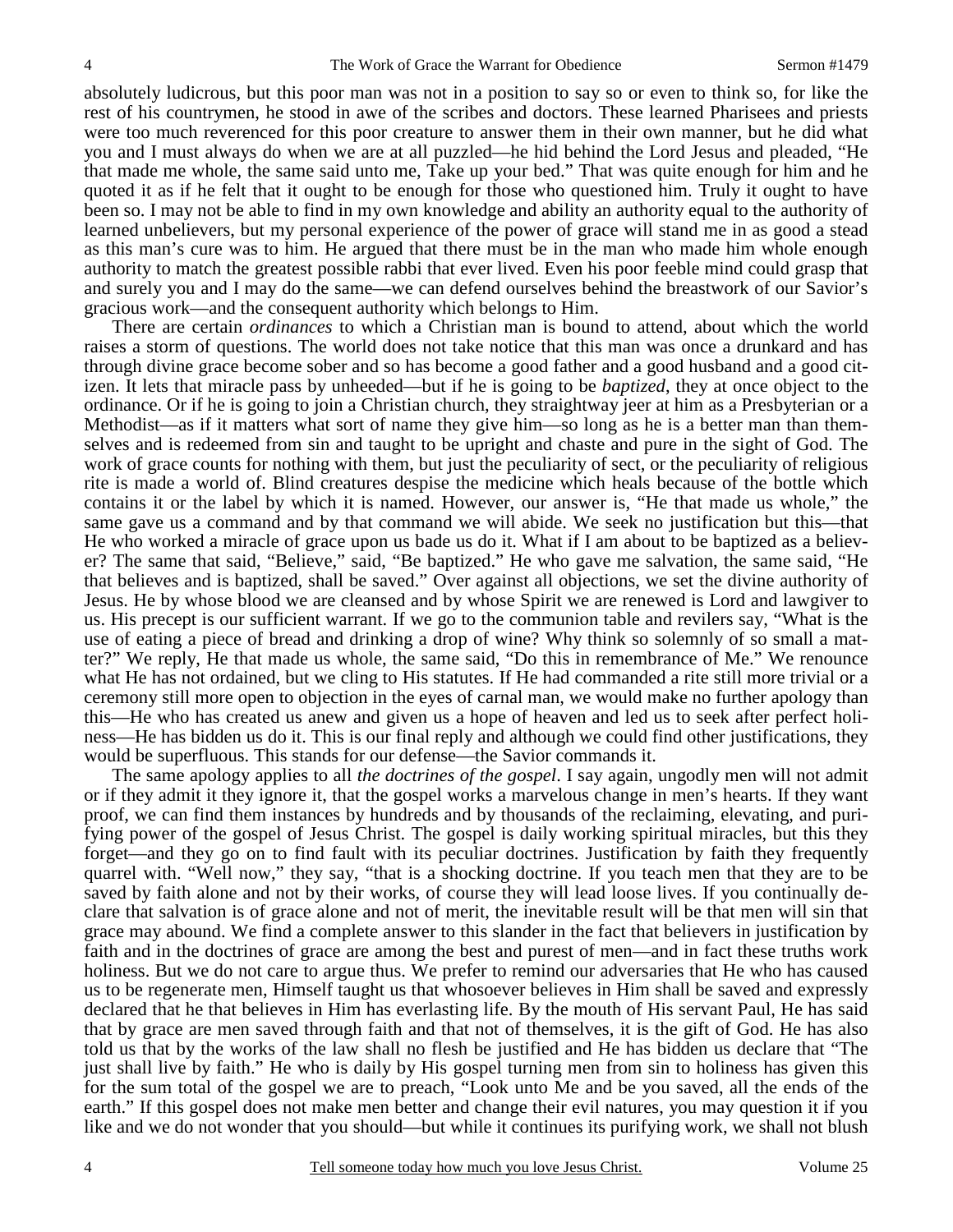or stammer when we declare the doctrines which are its essence and life. Our regeneration proves to us our Lord's authority and upon that we are prepared to base our creed. To us the best of evidence is His work within us and in that evidence we place implicit faith.

 The same applies to all *the precepts* which the Christian is called upon to obey. For instance, if he is true to his colors, he keeps himself aloof from all the sinful pleasures, practices, and policies of the world in which others take delight and consequently the ungodly world says that he is peculiar, precise, and self-opinionated. This is the answer for all Christians, "He that made us whole, the same said to us, 'You are not of the world, even as I am not of the world. Come you out from among them and be you separate, touch not the unclean thing and I will receive you.'" If you follow the precepts of the Lord Jesus Christ, you may meet all charges of peculiarity by urging the supremacy of the Savior whose power has made you a new creature. Where His Word is, there is a power to which we bow at once. It is not ours to question our Savior, but to obey Him. We are cleansed by His blood. We are redeemed by His death. We live by His life and therefore are not ashamed to take up His cross and follow Him.

 This apology ought to suffice even those who oppose us, for if they felt as grateful as we do, they would obey also. They ought at any rate to say, "We cannot blame these men for doing as Jesus bids them because He has done so much for them." Surely the poor man who had been thirty-eight years paralyzed could not be blamed for obeying the command of one who, in a moment, restored him to health and strength. If he became His servant for life, who would censure him? Who would say that he too tamely submitted? Should not such a benefactor exert a boundless influence over him? What could be more natural and proper? Now, you unconverted people must excuse us, if we, in obedience to our Lord Jesus, do many things which to you seem very peculiar, for though we would not needlessly offend, we cannot please you at the risk of displeasing our Lord. We do not owe so much to you as we owe to Him. We do not owe so much to the whole world as we owe to the Lord Jesus. In fact, truth to tell, we do not feel that we owe anything to the world. The time past suffices us to have worked the will of the Gentiles, for when we are asked the question, "What fruit had you then in those things whereof you are now ashamed?" We have to confess that we had no fruit, except the sour grapes which set our teeth on edge. Like the shipmen who put out to sea against Paul's advice, our only gain has been loss and damage. In serving the world, we found the labor wearisome and the wages death, but as for our Lord Jesus, we owe Him everything and so you must excuse us if we try to follow Him in everything. It seems to us that this is an excuse which you ought to accept from us as covering the whole ground—but if you refuse it, we are not at all dismayed, for it quite suffices us, yes, more than suffices us—it makes us glory in what we do. Does Jesus command? Then it is ours to obey. Objectors may say, concerning one of His ordinances, it is unsuitable to the climate, it is indecent, it is needless, it is I do not know what—all this is no concern of ours—if Jesus bade us do it, His command stands for us in the place of reasoning. He who made us whole gives us sufficient excuse for obedience in that very fact. "Oh, but it is contrary to what the fathers teach and to what the church teaches." We care not the snap of our finger for all the fathers and all the churches under heaven if they go contrary to what our Lord teaches—for they did not make us whole and we are not under obligation to them as we are to Him. The authority of Jesus is supreme because it is from His lips that we received the word which healed the sickness of our sin. This satisfies our conscience now and it will do so amid the solemnities of death. How can we make a mistake if we follow the words of Jesus in all things? My brethren, we can plead His precepts as our warrant at the last great day before the Judge of the quick and the dead. What better plea can we have than this, "You did make us whole and You did bid us do this"? Such a justification of our conduct will make our death pillow soft and our resurrection bright with joy.

 Instead of admitting that this is not an ample justification, let us go further still in the strength of it. If the world has accounted us vile for obeying our Lord, let us be still viler and inasmuch as He that made us whole said, "Go you into all the world and preach the gospel to every creature," let us endeavor to spread abroad everywhere the savor of His name, consecrating ourselves body, soul, and spirit to the extension of His Kingdom. He who made us whole will make the world whole yet by His own wondrous power. Have we not abundantly shown that our Lord's command is a solid justification of our conduct?

**II.** And now, secondly, the cure brought forth AN OBLIGATION. "He that made me whole, the same said unto me, Take up your bed and walk." The argument takes this form—first, if He made me whole, He is divine or He could not do this miracle. Or to say the least, He must be divinely authorized—and if He is divine or divinely authorized, I must be bound to obey the orders which He issues. Is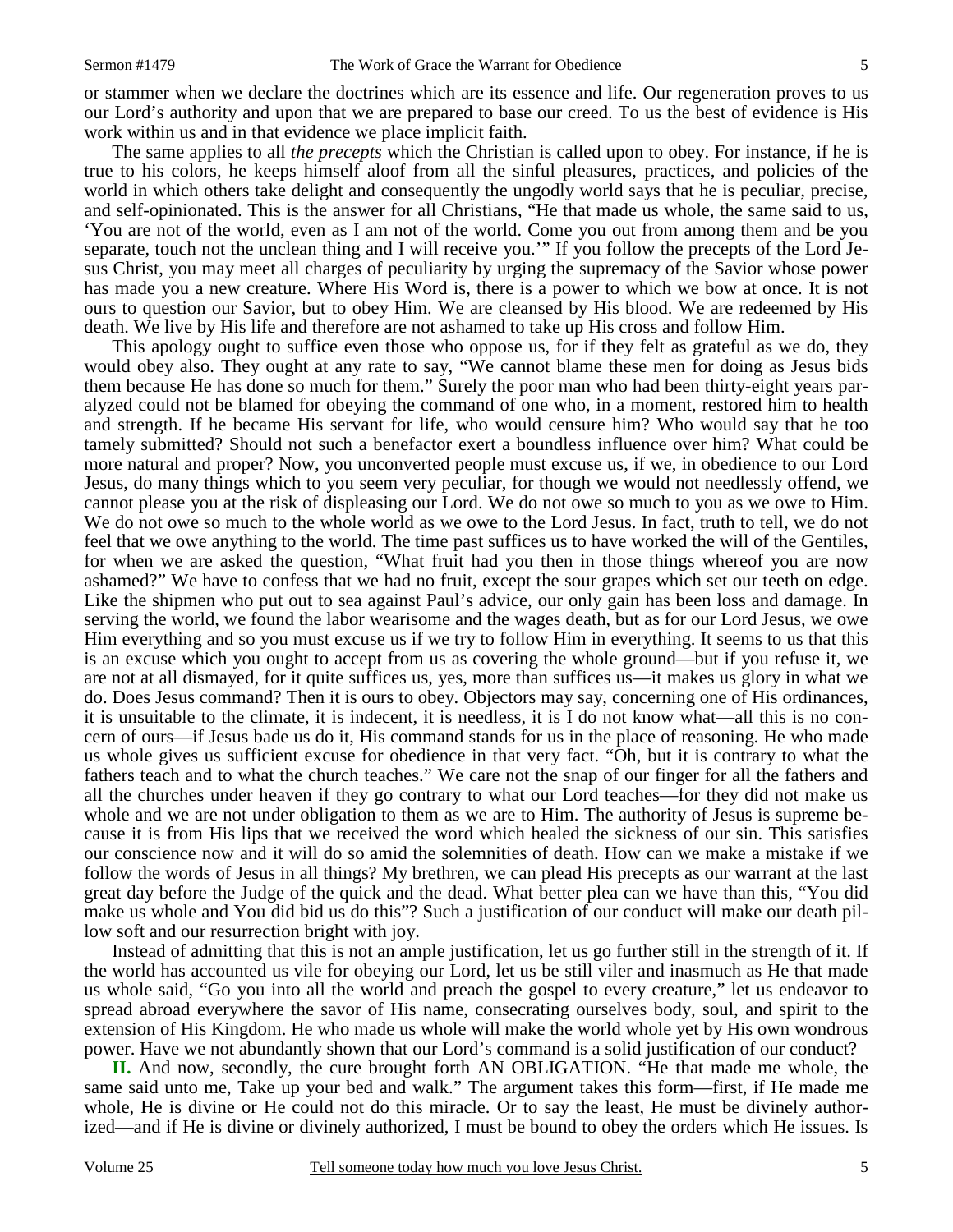not that a plain argument which even the poor, simple mind of the paralytic man was able to grasp and wield? Let us try and feel the force of that argument ourselves. Jesus who has saved us is our God shall we not obey Him? Since He is clothed with divine power and majesty, shall we not scrupulously endeavor to know His will and zealously endeavor to carry it out in every point as His Spirit shall enable us?

 In addition to the divine character which the miracle proved and displayed, there was the goodness which shone in the deed of power and touched the poor man's heart. His argument was, "I must do what my great Deliverer bids me. How can you think otherwise? Did He not make me whole? Would you have me, whom He has thus graciously restored, refuse to fulfill His desire? Must I not take up my bed the moment He gives me strength to do it? How can I do otherwise? Is this to be the recompense I pay to my good Physician—at once to refuse to do what He asks of me? Do you not see that I am under an obligation which it would be shameful to deny? He restored these limbs and I am bound to do with them what He orders me do with them. He says, 'Walk,' and since these once withered feet have been restored, shall I not walk? He bids me roll up my bed and since I could not have used my hands till just now His word gave them life—shall I not use them to roll up the bed-rug at His bidding? These poor shoulders of mine were bent with weakness, but He has made me stand upright. And since He now bids me carry my bed, shall I not throw the mattress on my shoulders and bear the easy load which He lays upon me?" There was no answering such reasoning. Whatever might have been the claim of Jesus upon others, He clearly had an indisputable right to the loyal obedience of one whom He had made perfectly whole.

 Follow me briefly in this, brothers and sisters. If you have been saved by the grace of God, your salvation has put you under obligation henceforth to do what Jesus bids you. Are you redeemed? Then you are not your own—you are bought with a price. Have you been, in consequence of what the Lord has done for you, rescued from Satanic slavery and adopted into the divine family? Then it clearly follows that because you are sons and daughters, you should be obedient to the law of the household—for is not this a first element of sonship—that you should reverence the great Father of the family? The Lord has been pleased to put away your sin. You are forgiven—but does not pardon demand amendment? Shall we go back to the old sins from which we have been cleansed? Shall we live in the iniquities from which we have been washed by the blood of our Lord Jesus? That was horrible to think of. It would be nothing less than devilish for a man to say, "I have been forgiven and therefore I will sin again." There is no remission where there is no repentance. The guilt of sin remains on that man in whom the love of sin still remains. Let us practically feel the force of this and follow after purity and righteousness henceforth.

 Brethren and sisters upon whom Christ has worked His great work, you have experienced the love of God and therefore, if God has so loved you, you are bound to love Him in return. If God has so loved you, you must also love your brother. Do not love to God and love of man spring up as a sure consequence of the love of God shed abroad in the heart? Does not everyone see the necessity which calls for the one love to follow the other? But love is the mother of obedience—thus everything connected with our Lord lays us under obligation to obey Him. There is not a single blessing of the covenant but what necessarily entails its corresponding duty—and here I scarcely like to say duty*—*for these blessings of the covenant make duty to be our privilege and holiness to be our delight. Henceforth, redeemed from sin, we would live no longer therein. Henceforth, made heirs of heaven, we endeavor to lead the heavenly life so that even while we are below, our conversation may be in heaven from where we look for the Savior, the Lord Jesus Christ. Brethren, He that made you whole has commanded this and that to be done by you. I counsel you to keep the King's commandment. As Mary said to the waiters at the wedding at Cana, so I say to you, "Whatever He says unto you, do it." Does He bid you pray, then pray without ceasing. Does He bid you watch as well as pray? Then guard every act and thought and word. Does He bid you love your brethren? Then love them with a pure heart fervently. Does He bid you serve them and humble yourself for His sake? Then do so and become the servant of all. Has He said, "Be you holy, for I am holy"? Then aim at this by His Holy Spirit. Has He said, "Be you perfect, even as your Father which is in heaven is perfect"? Then strive after perfection, for He that made you whole has a right to direct your way and it will be both your safety and your happiness to submit yourselves to His commands.

**III.** Enough, however, upon that. We now call your attention, in the third place, to the text under the sense of CONSTRAINT. "He that made me whole, the same said unto me, Take up your bed and walk."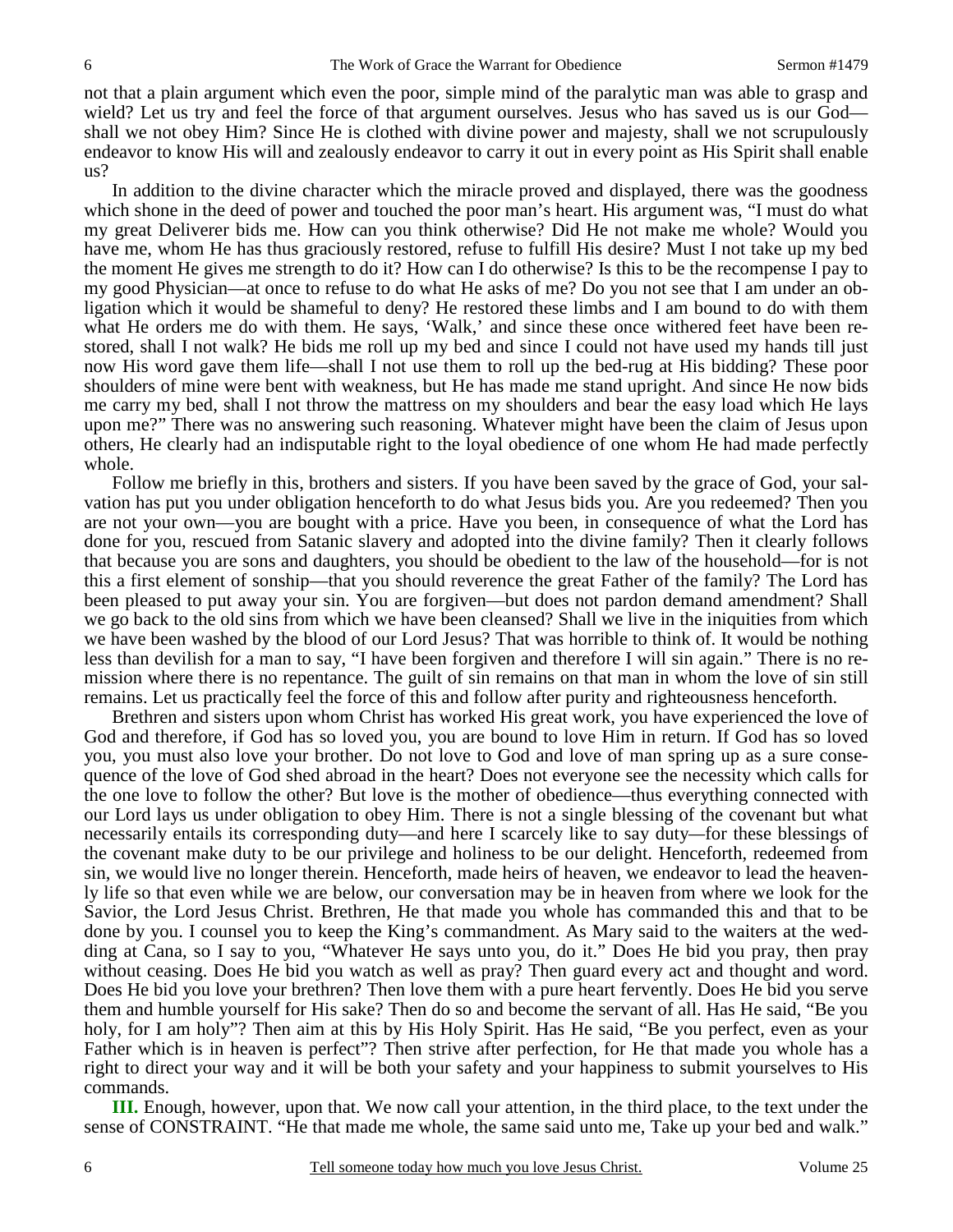He made him whole by saying, "Rise, take up your bed." The carrying of the bed was part and parcel of the cure. The first part of the healing word was "Rise," but the second was, "take up your bed." Now, it was not an ordinary word which Jesus spoke to that man—a mere word of advice, warning, or command—it was a word full of power like that which created light out of darkness. When the Lord said to the poor man, "Rise," he did rise. A thrill went through him—those stagnant blood vessels felt the lifeblood stir and flow—those dormant nerves were aroused to sensations of health. Those withered sinews and muscles braced themselves for energetic action, for omnipotence had visited the impotent man and restored him. Oh it must have been a wondrous joy to the long enervated, nerveless, powerless frame to be capable of healthy motion—to be equal to bearing a happy burden. The joyful man rolled up his bed, threw it on his back and marched abroad with the best of them. The bed-carrying was part of the cure and proof of the cure. The paralytic had not been called upon to deliberate as to whether he should rise or not, but Jesus said, "Rise," and he stood upright. The same word said, "Take up your bed." The bed was up at once and according to the last word, "walk," the man walked with delight. It was all done by the power of the one thrilling sentence which tarried not to be questioned, but accomplished the end for which the Lord had sent it. Not unwillingly did the restored man carry his bed, yet he did it of constraint, for the same power which made him whole made him obedient. Before the divine energy had touched him, he seemed scarcely to have any will at all and the Lord had to hunt to find a will in him, saying, "Do you want to be made whole?" But now he cheerfully wills obedience to his benefactor and in the force of the command, he carried out the Lord's behest. I say that his taking up his bed and walking was done by Christ's enabling and done by Christ's constraining—and I pray that you may know by experience what this means. What I want you to feel is this, "I cannot help obeying Christ, for by His Holy Spirit He has spoken me into a life which will never die and never be vanquished. He has spoken a word in me which has a continuous force over me and thrills me through and through constantly. I can no more help seeking to obey Christ than this man could help carrying his bed when the Lord, by a word of power, had bidden him do so."

 Brethren, look at this and be instructed and warned. Do you feel reluctant this morning to enter upon your Lord's service because of conscious weakness? Has the devil tempted you to draw back from obedience because of your unfitness? Do you hesitate? Do you tremble? Surely you need to draw near to the Lord again and hear His voice anew. Take your Bibles and let Him speak to you again out of the Word and may the same thrill which awoke you out of your death-sleep wake you out of your present lethargy. There is need that the living Word of God should come home to your inmost soul again with that same miraculous power which dwelt in it at first. "Lord, quicken me," is David's prayer, but it suits me every day and I think most of God's people would do well to use it daily. "Lord, speak life unto me now as You did at first. Speak power, speak spiritual force into me." "The love of Christ constrains us," says the apostle. This constraint is what we want to feel more and more. We need divine life perpetually to bear us forward to acts of obedience. We do not want to destroy willinghood, but we would have it quickened into entire subservience to the will of the Lord. Like Noah's ark on dry land, the will keeps its place by its own dead weight—O for a flood of grace to move, to lift, to bear it up—to carry it away by a mighty current. We would be borne before the love of Christ as a tiny piece of wood is drifted by the gulfstream or as one of the specks which dance in the sunbeam would be carried by a rushing wind. As the impulse which began with Jesus found the poor man passive because utterly unable to be otherwise and then impelled him on to active movements as with a rush of power, so may it ever be with us throughout life. May we forever yield to the divine impulse. To be passive in the Lord's hands is a good desire, but to be what I would call actively passive, to be cheerfully submissive, willing to give up our will—this is a higher spiritual mood. We must live and yet not we, but Christ in us. We must act and yet we must say, He that made me whole bade me do this holy deed and I do it because His power moves me to do thereunto. If I have done well, I lay the honor at His feet. If I hope to do well in the future, it is because I hope for strength from Him to do well, believing that He will work in me by that same power which converted me at the first. Beloved, endeavor to abide under this influence; and may the Holy Spirit bring you there!

 My last word is a practical lesson. The church of God on earth at this present time anxiously desires to spread her influence over the world. For Christ's sake we wish to have the truths we preach acknowledged and the precepts which we deliver obeyed. But mark, no church will ever have power over the masses of this or any other land except in proportion as she does them good. The day has long since